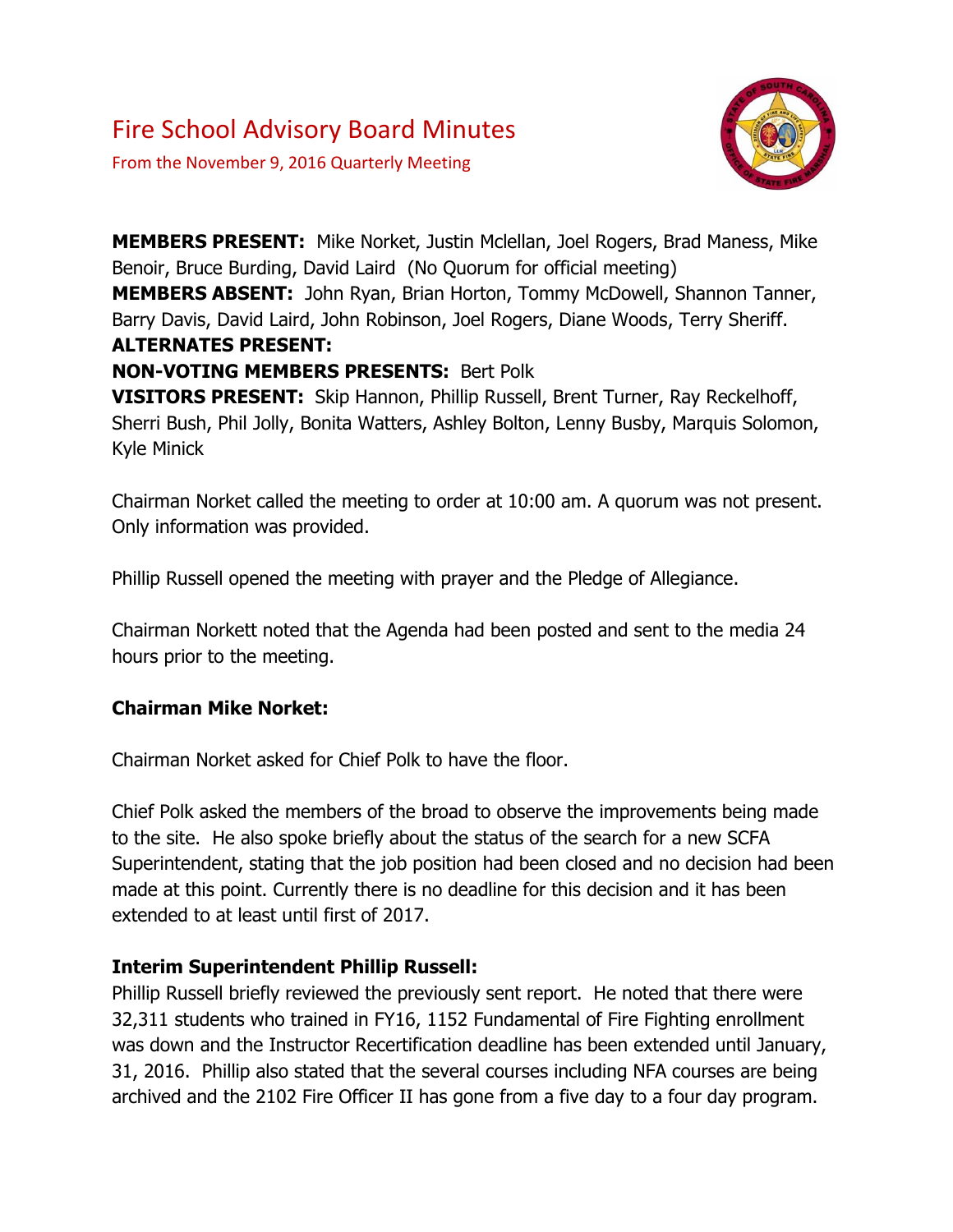Lastly, he stated that the Fire Academy housed three Rescue Teams during hurricane Matthew.

## **Ray Reckelhoff- Facilities**

Ray briefly discussed the project underway on the campus. He updated the board about the ongoing LP (Liquid Propane) and the completed sewer project. In addition, he informed the board that currently there was no one that is willing to accept responsibility for the sewer lines. Lastly, Ray informed the board that the Class A building would be back in service soon.

# **Bonita Watters – Curriculum**

Bonita has updated the articulation contract with the technical schools. Several new courses have been added. Pro-board has increased the price of their certificates from \$15 to \$17.50.

### **OLD BUSINESS**

The board would like the search for a new Fire Academy Superintendent to be expedited. Members were tasked with doing a SWAT analysis but only received two from the entire group. The board is still open to receiving information on this.

# **NEW BUSINESS : information provided**

- The partnership between the fire service and the career & technology centers is three years old. Mike Benoir is concerned with the amount of work shifting from the schools to his fire department. He would like to have an additional FDID issued to him specifically for high school students.
- Bruce Burding inquired about how to resolve an issue he was having with an instructor. Burt suggested he reach out to that instructor's Regional Coordinator for assistance.
- Mr. Burding also wanted to know if the Industry customers have access to their SCFID numbers. Phillip responded that they do, and industry does have the ability to build their department rosters, as municipal members.
- Brad Maness inquired about modification of school doors to reduce the ability of an active shooter to enter a school room. Burt Polk advised that any modifications must comply with current codes.
- Chairman Norket inquired to the progress of an agreement with S.C. Department of Motor Vehicles in an agreement of the Academy's Emergency Vehicle Drivers Training Program (1210) Phillip recommended that Chairman Norket and meet after them meeting so they could both review a correspondence.